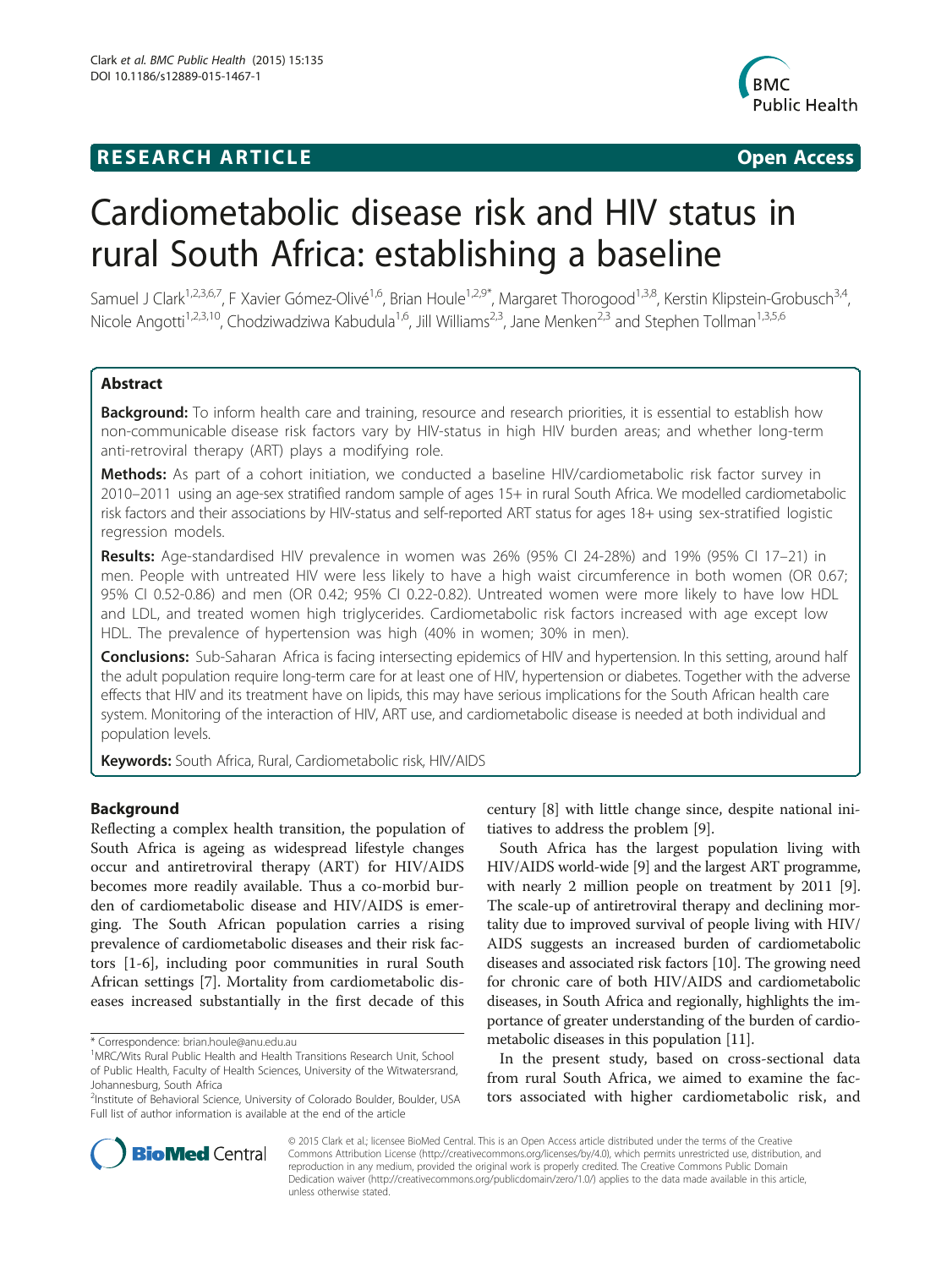<span id="page-1-0"></span>to describe the association of cardiometabolic risk factors with HIV-status.

#### Methods

# Setting and participants

We conducted a cross-sectional HIV/cardiometabolic risk factor survey in 2010 – 2011 using an age-sex stratified random sample of those aged 15+ in the Agincourt subdistrict, situated in rural north-eastern South Africa adjacent to the country's border with Mozambique. The sub-district has been under health and demographic surveillance since 1992, with collection of longitudinal data on all vital events and possible social, economic and environmental modifiers [\[12,13](#page-7-0)]. It is one of South Africa's poorest areas, characterised by limited subsistence farming, shortage of services and high levels of migrant labor coupled with limited local employment opportunities. The area characteristics and the surveillance system are explained in more detail elsewhere [[14](#page-7-0)].

For this cross-sectional study we randomly selected 7662 individuals ages 15+, stratified by age and sex, from an eligible population of 34,413 using the 2009 census update as the sampling frame [[15](#page-7-0)]. In addition, we included 284 adults over age 50 years who participated in the INDEPTH-WHO/SAGE [\(http://www.who.int/healthinfo/](http://www.who.int/healthinfo/sage/en/) [sage/en/](http://www.who.int/healthinfo/sage/en/)) ageing and adult health study in 2006 [\[16\]](#page-7-0). Of these individuals, 4362 consented to be interviewed and tested; we restricted our estimation sample to ages 18+ with complete covariate data ( $n = 3641$ ). We used an indicator of household socioeconomic status [\[17\]](#page-7-0) from the 2009 census update.

#### Ethical approval

The study received ethical approvals from the University of the Witwatersrand Human Research Ethics Committee and the Mpumalanga Provincial Research and Ethics Committee. Written consent to participate (or parental consent and assent for minors ages 15–17) was obtained for all participants.

#### Availability of supporting data

Data extraction of the Agincourt HDSS can be requested from Dr. F. Xavier Gómez-Olivé (F.Gomez-OliveCasas@ wits.ac.za). Complete data sharing and collaboration details are available elsewhere [[14](#page-7-0)].

## Procedures

A questionnaire on cardiometabolic risk factors, medication use and sexual behaviour was administered by experienced local fieldworkers who visited households up to three times to recruit the sample population. Five dried blood spots provided measures of HIV-status (HIV-, untreated HIV+, and treated HIV+). Treatment status was assessed by self-report. Point-of-care instruments were

used to measure glycaemia, total cholesterol and lipid sub-fractions. Respondents were asked about smoking and alcohol history, physical activity, dietary intake, time since the last meal and whether they were using antiretroviral therapy. Physical measurements included height, weight and waist circumference using a flexible stadiometer (Seca, Hamburg, Denmark); and Analysis Scale Body Check (Seca, Hamburg, Denmark). Blood pressure was measured three times with a Boso blood pressure instrument (BOSCH + SOHN, Jungingen, Germany) three minutes apart, taken on the left wrist with participant in sitting positions and at rest; taking the average of the last two measurements. Random blood glucose was measured with a Caresens POP blood glucose meter (i-Sens, Nowon-gu, Seoul Korea); and total cholesterol and lipid sub-fractions were measured using a Cardiochek instrument (Polymer Technology Systems Inc., Indianapolis, IN USA). Socio-demographic characteristics such as years of formal education and employment were extracted from the existing surveillance system database.

#### Variables used

To evaluate the association between cardiometabolic risk factors and HIV status, we determined different cut-offs

| Table 1 Demographic and lifestyle variables by sex,            |
|----------------------------------------------------------------|
| Agincourt sub-district, South Africa, 2010-2011 [All estimates |
| include sampling weights; percentages may not sum to           |
| 100 due to rounding                                            |

|                                      | Women (%)<br>$(N = 2163)$ | Men (%)<br>$(N = 1478)$ |
|--------------------------------------|---------------------------|-------------------------|
| Age (years)                          |                           |                         |
| 18-29                                | 38                        | 64                      |
| 30-49                                | 31                        | 15                      |
| $50+$                                | 31                        | 21                      |
| Formal education, years              |                           |                         |
| None                                 | 23                        | 11                      |
| $1 - 5$                              | 10                        | 10                      |
| $6+$                                 | 67                        | 80                      |
| Ever smoked                          | 1                         | 21                      |
| Currently employed                   | 14                        | 15                      |
| Alcohol frequency, past 30 days      |                           |                         |
| None                                 | 94                        | 67                      |
| $1 - 3$ days/month                   | 4                         | 17                      |
| $1 - 4$ days/week                    | 2                         | 12                      |
| 5+ days/week                         | 1                         | $\overline{4}$          |
| Physical activity score <sup>a</sup> |                           |                         |
| Low                                  | 47                        | 38                      |
| Moderate                             | 34                        | 40                      |
| High                                 | 18                        | 22                      |

<sup>a</sup>Based on the International Physical Activity Questionnaire (IPAQ).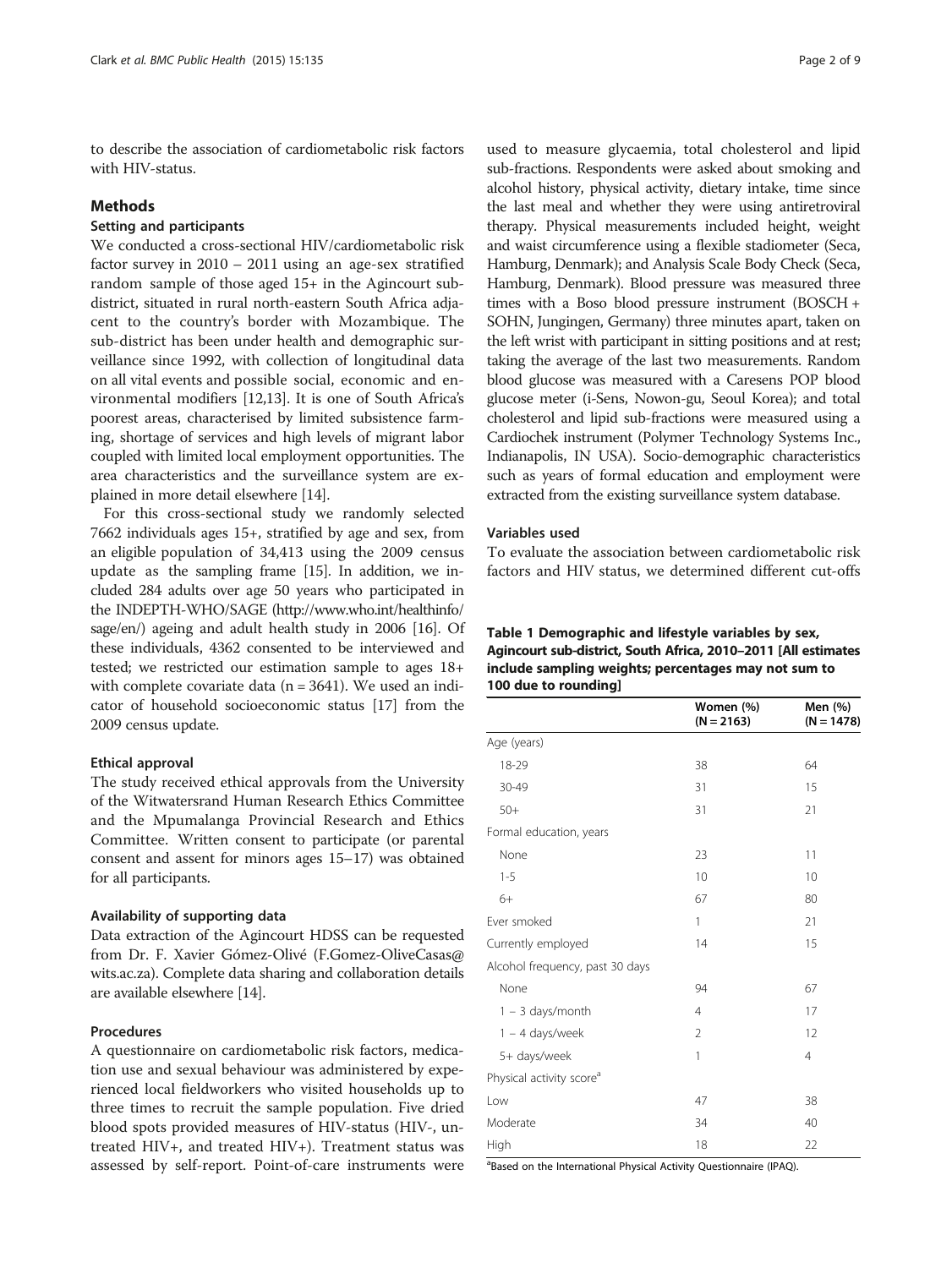<span id="page-2-0"></span>for nine indicators by referring to published literature and aimed, whenever possible, to select an internationally recognized definition: high waist circumference as greater than 102 cm for men and 88 cm for women [\[18](#page-7-0)]; hypertension as systolic blood pressure greater than or equal to 140 mmHg or diastolic blood pressure greater than or equal to 90 mmHg or current use of antihypertensive medication [[18](#page-7-0)]; high LDL cholesterol as greater than 3 mmol/l [\[19\]](#page-7-0); low HDL cholesterol as less than 1.03 mmol/l for men and 1.29 mmol/l for women [\[18](#page-7-0)]; high triglycerides as greater than or equal to 1.7 mmol/l [[18\]](#page-7-0); high total cholesterol/ HDL ratio as greater than 8 [[19](#page-7-0)]; diabetes as blood glucose (fasting or not; most of the blood samples were non-fasting) greater than or equal to 11.1 mmol/L [\[19](#page-7-0)]; obesity as body mass index of (BMI; kg/m2 ) 30 or higher [\[18\]](#page-7-0); and HIV-serostatus (HIV-, untreated HIV+, and treated HIV+). Personal and household socio-demographic characteristics included sex, age, formal education received (none, 1–5, 6+ years), smoking history (ever smoked or not), physical activity (low, moderate, high) [\[20\]](#page-7-0), household asset score (in tertiles), employment status (currently employed or not), and alcohol frequency in the past month (no use, 1–3 days/month, 1–4 days/week, or 5+ days/week).

#### Statistical methods

We calculated the unadjusted prevalence of HIV and cardio-metabolic risk factors by sex; and age-adjusted prevalence using the Agincourt 2009 census population. We used logistic regression to assess associations between cardiometabolic risk factors and HIV-status and a number of socio-demographic variables including sex, age, formal education, smoking history, physical activity, household asset score, employment status, and alcohol intake in the past month. We first fitted baseline models including HIV-status and covariates assumed to be unaffected by HIV-status (education and smoking history). We then estimated the full model with all covariates to

Table 2 Unadjusted and age-adjusted prevalence of HIV and cardiometabolic risk factors by sex, Agincourt sub-district, South Africa, 2010–2011 [All estimates include sampling weights; age adjustment based on 2009 Agincourt census population; figures are % (with 95% confidence intervals]

|                                          | Women      |                | Men             |                |                        |  |
|------------------------------------------|------------|----------------|-----------------|----------------|------------------------|--|
|                                          | Unadjusted | Age-adjusted   | Unadjusted      | Age-adjusted   | p-value (age-adjusted) |  |
| $HIV+$                                   | 23         | 26             | 10 <sup>°</sup> | 19             | < 0.001                |  |
|                                          | [21, 24]   | [24, 28]       | [9, 11]         | [17, 21]       |                        |  |
| Hypertension <sup>a</sup> (whole sample) | 40         | 39             | 30              | 37             | 0.301                  |  |
|                                          | [38, 43]   | [37, 41]       | [27, 33]        | [35, 40]       |                        |  |
| Hypertension <sup>a</sup> (HIV negative) | 40         | 40             | 29              | 37             | 0.233                  |  |
|                                          | [38, 43]   | [37, 42]       | [26, 32]        | [35, 41]       |                        |  |
| High waist circumferenceb                | 42         | 43             | $\overline{4}$  | 6              | < 0.001                |  |
|                                          | [40, 45]   | [41, 45]       | [3, 5]          | [5, 8]         |                        |  |
| Probable diabetes <sup>c</sup>           | 3          | $\overline{2}$ |                 | $\overline{2}$ | 0.328                  |  |
|                                          | [2, 4]     | [2, 3]         | [1, 2]          | [1, 3]         |                        |  |
| Obesity <sup>d</sup>                     | 25         | 26             | 5               | 7              | < 0.001                |  |
|                                          | [23, 27]   | [24, 28]       | [3, 6]          | [5, 8]         |                        |  |
| High triglycerides <sup>e</sup>          | 23         | 22             | 20              | 24             | 0.096                  |  |
|                                          | [21, 25]   | [20, 23]       | [17, 22]        | [22, 27]       |                        |  |
| High LDL cholesterol <sup>f</sup>        | 31         | 28             | 14              | 17             | < 0.001                |  |
|                                          | [28, 33]   | [25, 30]       | [11, 16]        | [15, 20]       |                        |  |
| Low HDL cholesterol <sup>9</sup>         | 28         | 29             | 16              | 12             | < 0.001                |  |
|                                          | [26, 30]   | [27, 32]       | [14, 19]        | [10, 14]       |                        |  |
| Any condition requiring chronic careh    | 54         | 56             | 36              | 49             | < 0.001                |  |
|                                          | [52, 57]   | [53, 58]       | [33, 40]        | [46, 51]       |                        |  |

asystolic blood pressure greater than or equal to 140 mmHg, or diastolic blood pressure greater than or equal to 90 mmHg or use of antihypertensive medication.<br>Pregater than 102 cm for man and 88 cm for women bGreater than 102 cm for men and 88 cm for women.

<sup>c</sup>Random blood glucose greater than or equal to 11.1.

dBody mass index (kg/m<sup>2</sup>) 30 or higher.

<sup>e</sup>Greater than or equal to 1.7 mmol/l.

f Greater than or equal to 3.0 mmol/l.

<sup>g</sup>Less than 1.04 mmol/l for men and 1.29 mmol/l for women.

<sup>h</sup>Either HIV+, hypertensive or diabetic.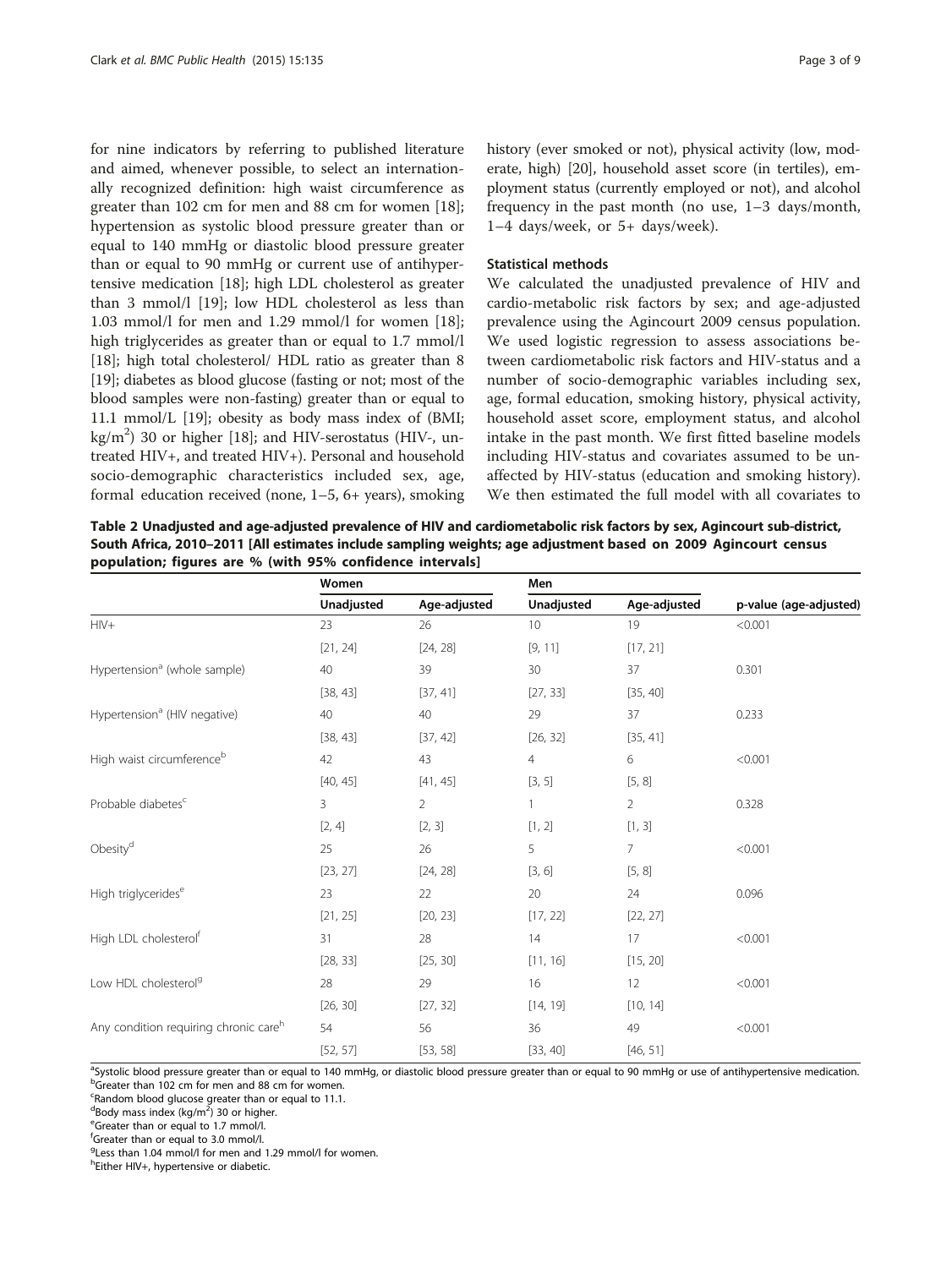|                                | Odds ratio [95% CI]  |                                                 |                             |                           |                                 |                                      |                        |
|--------------------------------|----------------------|-------------------------------------------------|-----------------------------|---------------------------|---------------------------------|--------------------------------------|------------------------|
|                                | Obesity <sup>c</sup> | <b>High waist</b><br>circumference <sup>d</sup> | <b>Diabetes<sup>e</sup></b> | Hypertension <sup>f</sup> | High triglycerides <sup>9</sup> | High LDL<br>cholesterol <sup>h</sup> | Low HDL<br>cholesterol |
| HIV status                     |                      |                                                 |                             |                           |                                 |                                      |                        |
| HIV-                           |                      |                                                 |                             |                           |                                 |                                      |                        |
| HIV+, no treatment             | 0.64                 | 0.67                                            | 0.4                         | 0.82                      | 1.19                            | 0.53                                 | 1.38                   |
|                                | [0.49, 0.85]         | [0.52, 0.86]                                    | [0.15, 1.04]                | [0.63, 1.07]              | [0.90, 1.57]                    | [0.38, 0.73]                         | [1.06, 1.81]           |
| HIV+, on treatment             | 0.27                 | 0.5                                             | 0.64                        | 0.74                      | 1.65                            | 0.83                                 | 0.56                   |
|                                | [0.15, 0.46]         | [0.33, 0.76]                                    | [0.18, 2.23]                | [0.49, 1.10]              | [1.10, 2.48]                    | [0.51, 1.33]                         | [0.33, 0.95]           |
| Age groups                     |                      |                                                 |                             |                           |                                 |                                      |                        |
| 18-29                          | 0.27                 | 0.21                                            | 0.22                        | 0.29                      | 0.51                            | 0.58                                 | 2.08                   |
|                                | [0.20, 0.37]         | [0.16, 0.28]                                    | [0.07, 0.76]                | [0.22, 0.39]              | [0.37, 0.71]                    | [0.40, 0.83]                         | [1.60, 2.72]           |
| 30-49                          |                      |                                                 |                             |                           |                                 |                                      |                        |
| $50+$                          | 1.03                 | 1.73                                            | 4.53                        | 2.39                      | 1.57                            | 2.79                                 | 0.55                   |
|                                | [0.78, 1.35]         | [1.33, 2.24]                                    | [2.37, 8.64]                | [1.83, 3.10]              | [1.18, 2.08]                    | [2.09, 3.72]                         | [0.40, 0.76]           |
| SES tertiles <sup>a</sup>      |                      |                                                 |                             |                           |                                 |                                      |                        |
| 1st (lowest)                   |                      |                                                 |                             |                           |                                 |                                      |                        |
| 2nd                            | 1.65                 | 1.46                                            | 1.36                        | 1.1                       | 1.3                             | 1.04                                 | 0.9                    |
|                                | [1.26, 2.15]         | [1.15, 1.87]                                    | [0.71, 2.61]                | [0.86, 1.42]              | [0.98, 1.71]                    | [0.77, 1.40]                         | [0.68, 1.19]           |
| 3rd (highest)                  | 1.92                 | 1.84                                            | 1.72                        | 1.03                      | 1.35                            | 1.09                                 | 0.84                   |
|                                | [1.47, 2.52]         | [1.43, 2.37]                                    | [0.94, 3.16]                | [0.79, 1.33]              | [1.02, 1.79]                    | [0.81, 1.48]                         | [0.62, 1.13]           |
| Currently employed             | 1.28                 | 1.41                                            | 1                           | 1.21                      | 1.12                            | 0.84                                 | 0.89                   |
|                                | [0.99, 1.67]         | [1.08, 1.84]                                    | [0.46, 2.17]                | [0.93, 1.57]              | [0.84, 1.49]                    | [0.61, 1.15]                         | [0.66, 1.20]           |
| Ever smoked                    | 0.41                 | 0.5                                             | 1.18                        | 2.2                       | 1.33                            | 0.76                                 | 1.25                   |
|                                | [0.16, 1.09]         | [0.23, 1.06]                                    | [0.25, 5.43]                | [0.86, 5.60]              | [0.59, 3.01]                    | [0.34, 1.70]                         | [0.46, 3.41]           |
| Physical activity <sup>b</sup> |                      |                                                 |                             |                           |                                 |                                      |                        |
| Low                            |                      |                                                 |                             |                           |                                 |                                      |                        |
| Moderate                       | 0.93                 | 1.04                                            | 1.22                        | 0.72                      | 1.06                            | 0.77                                 | 0.96                   |
|                                | [0.74, 1.17]         | [0.83, 1.31]                                    | [0.70, 2.14]                | [0.57, 0.90]              | [0.83, 1.36]                    | [0.59, 1.01]                         | [0.74, 1.24]           |
| High                           | 0.85                 | 0.88                                            | 0.94                        | 0.71                      | 0.91                            | 0.77                                 | 0.84                   |
|                                | [0.62, 1.17]         | [0.66, 1.17]                                    | [0.43, 2.06]                | [0.53, 0.96]              | [0.65, 1.27]                    | [0.54, 1.10]                         | [0.60, 1.18]           |
| Alcohol frequency, past month  |                      |                                                 |                             |                           |                                 |                                      |                        |
| Not in past 30 days            |                      |                                                 |                             |                           |                                 |                                      |                        |
| $1 - 3$ days/month             | 0.54                 | 1.14                                            | Omitted                     | 1.08                      | 1.32                            | 0.6                                  | 0.77                   |
|                                | [0.27, 1.09]         | [0.64, 2.05]                                    |                             | [0.63, 1.88]              | [0.68, 2.56]                    | [0.28, 1.26]                         | [0.38, 1.58]           |
| $1 - 4$ days/week              | 0.89                 | 1.11                                            | 0.69                        | 0.54                      | $1.6\,$                         | 0.49                                 | 0.65                   |
|                                | [0.38, 2.05]         | [0.56, 2.19]                                    | [0.15, 3.17]                | [0.29, 0.97]              | [0.69, 3.71]                    | [0.22, 1.06]                         | [0.22, 1.97]           |
| 5+ days/week                   | 0.14                 | 0.72                                            | Omitted                     | 0.75                      | 1.91                            | 1.05                                 | 0.36                   |
|                                | [0.02, 1.05]         | [0.23, 2.24]                                    |                             | [0.24, 2.32]              | [0.35, 10.32]                   | [0.27, 4.06]                         | [0.03, 3.88]           |
| Formal education               |                      |                                                 |                             |                           |                                 |                                      |                        |
| None                           |                      |                                                 |                             | $\qquad \qquad -$         |                                 |                                      |                        |
| $1 - 5$ years                  | 1.45                 | 1.3                                             | 0.9                         | 0.74                      | 0.87                            | 1.17                                 | 1.18                   |
|                                | [1.04, 2.01]         | [0.94, 1.80]                                    | [0.43, 1.91]                | [0.53, 1.03]              | [0.61, 1.23]                    | [0.82, 1.67]                         | [0.77, 1.79]           |
|                                |                      |                                                 |                             |                           |                                 |                                      |                        |

# <span id="page-3-0"></span>Table 3 Influence of HIV serostatus, treatment status, and personal and household attributes on cardiometabolic risk among women in Agincourt sub-district 2010–2011 [All estimates include sampling weights]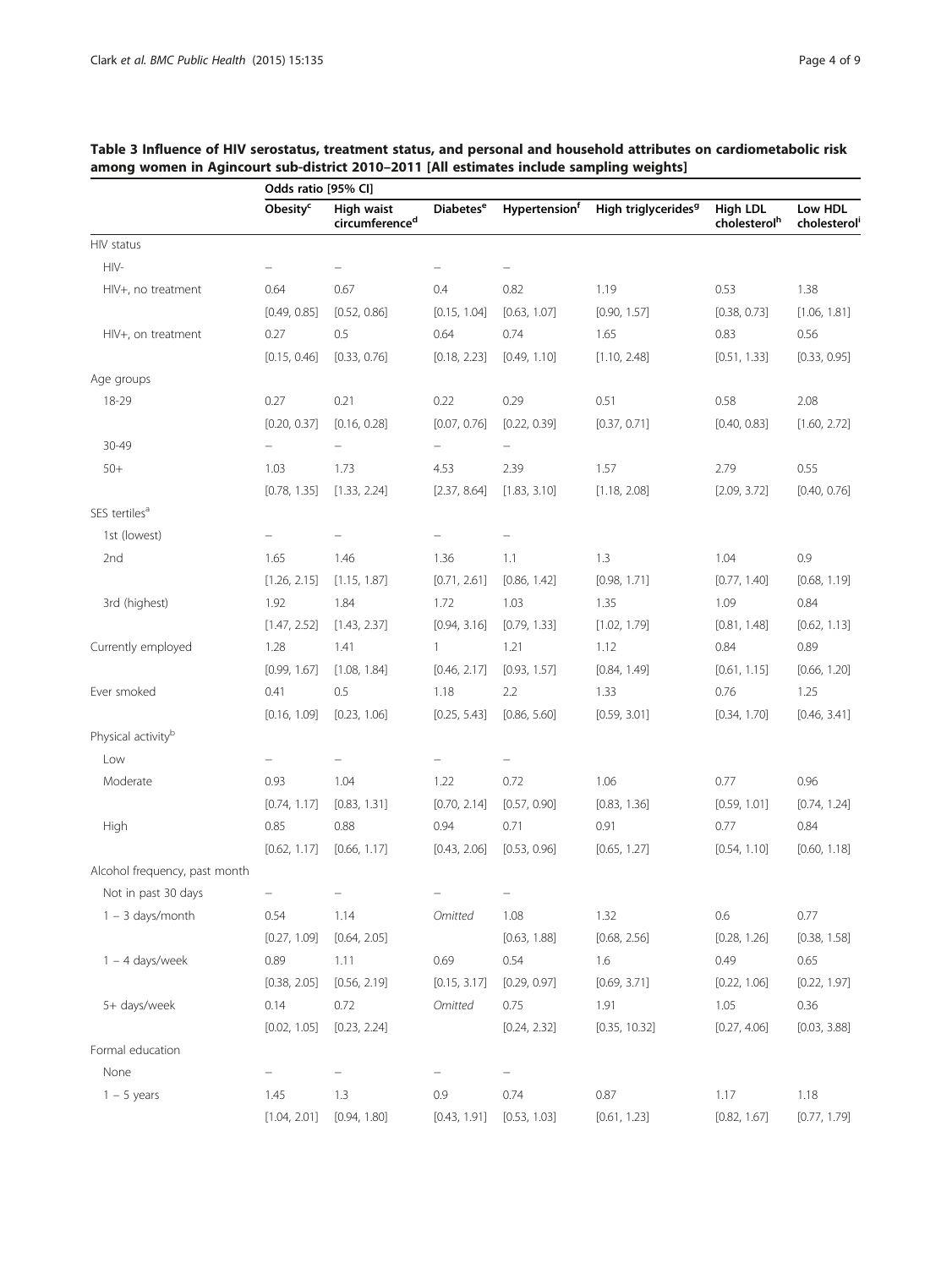Table 3 Influence of HIV serostatus, treatment status, and personal and household attributes on cardiometabolic risk among women in Agincourt sub-district 2010–2011 [All estimates include sampling weights] (Continued)

| $6+$ years | .45          | .38          | .46          | 0.88         | 0.93         | 0.93         | .36          |
|------------|--------------|--------------|--------------|--------------|--------------|--------------|--------------|
|            | [1.08, 1.95] | [1.04, 1.84] | [0.78, 2.71] | [0.66, 1.17] | [0.68, 1.25] | [0.68, 1.27] | [0.97, 1.92] |
| N.         | 2057         | 2064         | 1984         | 2064         | 2064         | 1601         | 2064         |

<sup>a</sup>Based on an household asset index score in 2009. **Based on the International Physical Activity Questionnaire (IPAQ).** 

 $\frac{1}{2}$ Body mass index (kg/m<sup>2</sup>) 30 or higher.

<sup>d</sup>Greater than 88 cm.

eBlood glucose greater than or equal to 11.1.

fsystolic blood pressure greater than or equal to 140 mmHg, or diastolic blood pressure greater than or equal to 90 mmHg or use of antihypertensive medication.<br><sup>g</sup>creater than or equal to 1.7 mmol/l <sup>9</sup>Greater than or equal to 1.7 mmol/l.

<sup>h</sup>Greater than or equal to 3.0 mmol/l.

i Less than 1.29 mmol/l.

determine if these factors moderated the association of HIV-status with each outcome. The HIV-status coefficients were not substantively changed by including all covariates so we present the full estimation results. All analyses were completed using STATA 12.1 and included sampling weights [[21](#page-7-0)].

#### Results

Demographic and lifestyle variables are presented in Table [1.](#page-1-0) Nearly two-thirds of the study sample were women, reflecting the demographic effect of widespread maleoriented migrant labour patterns in the study setting. Very few women reported ever smoking or drinking alcohol in the past month.

Age-adjusted adult HIV prevalence was 26% for women (95% CI 24–28) and 19% for men (95% CI 17–21) (Table [2](#page-2-0)). Overall measures of body shape and composition (waist circumference and BMI) showed markedly higher levels of abdominal and general obesity in women. There was no difference in the age-adjusted prevalence of hypertension by sex. Prevalence of hypertension was similar for the whole population (including  $HIV +$  and  $HIV -$ ), and for those HIV negative only.

Median values of cardiometabolic risk factors by sex, age-group and HIV and ART treatment status are shown in (Additional file [1](#page-7-0): Table S1). Prevalence of cardiometabolic risk factors by sex, age-group, HIV and ART treatment status are shown in (Additional file [1:](#page-7-0) Figure S1).

Results of the logistic regression are shown in Tables [3](#page-3-0) and [4](#page-5-0). We excluded the total cholesterol/HDL ratio from the logistic regression since there were only eight individuals with a value greater than 8.

For women, after adjusting for age, education, household SES and employment status, as well as smoking status, physical activity, and alcohol use, untreated HIV+ status was associated with lower odds of obesity (OR 0.64; 95% CI 0.49-0.85), high waist circumference (OR 0.67; 95% CI 0.52-0.86), and high LDL (OR 0.53; 95% CI 0.38-0.73) relative to HIV- female respondents; and higher odds of low HDL (OR 1.38; 95% CI 1.06-1.81) (Table [3\)](#page-3-0). Treated HIV+ women were at lower odds of obesity (OR 0.27; 95% CI 0.15-0.46), high waist circumference (OR 0.50; 95% CI 0.33-0.76), and low HDL (OR 0.56; 95% CI 0.33-0.95) relative to HIV- women. There was an increased odds of high triglycerides (OR 1.65; 95% CI 1.10-2.48) among treated women compared with HIVwomen.

The odds of elevated risk markers in women increased with age for all cardiometabolic risk factors except low HDL cholesterol (in which the odds decreased with age). Living in a higher SES household relative to the lowest SES households (first quintile) increased the odds of obesity, high waist circumference and high triglycerides. Current employment was associated with a higher waist circumference; and having any formal education increased the odds of obesity. Being physically active was associated with decreased odds of hypertension.

For men, after adjusting for age, education, household SES and employment status, as well as smoking status, physical activity and alcohol use, untreated HIV+ status was associated with reduced odds of high waist circumference (OR 0.42; 95% CI 0.22-0.82) and raised LDL cholesterol (OR 0.42; 95% CI 0.25-0.72) relative to HIVmale respondents (Table [4\)](#page-5-0). Age associations with cardiometabolic risk factors were comparable to those of women but the association was only statistically significant for hypertension, high LDL cholesterol and low HDL cholesterol. Being in the highest SES household relative to the lowest increased the odds of high waist circumference and raised triglycerides. Risk of hypertension increased with increasing SES, although the odds ratio for hypertension in the highest level of SES relative to the lowest did not quite reach statistical significance. Current employment increased the odds of hypertension and high triglycerides. Trends with alcohol consumption were inconsistent.

#### **Discussion**

We have described the prevalence of HIV and cardiometabolic risk factors in a rural South African population 18 years and older. We found a high prevalence of HIV and cardiovascular risk factors, particularly hypertension, in this population.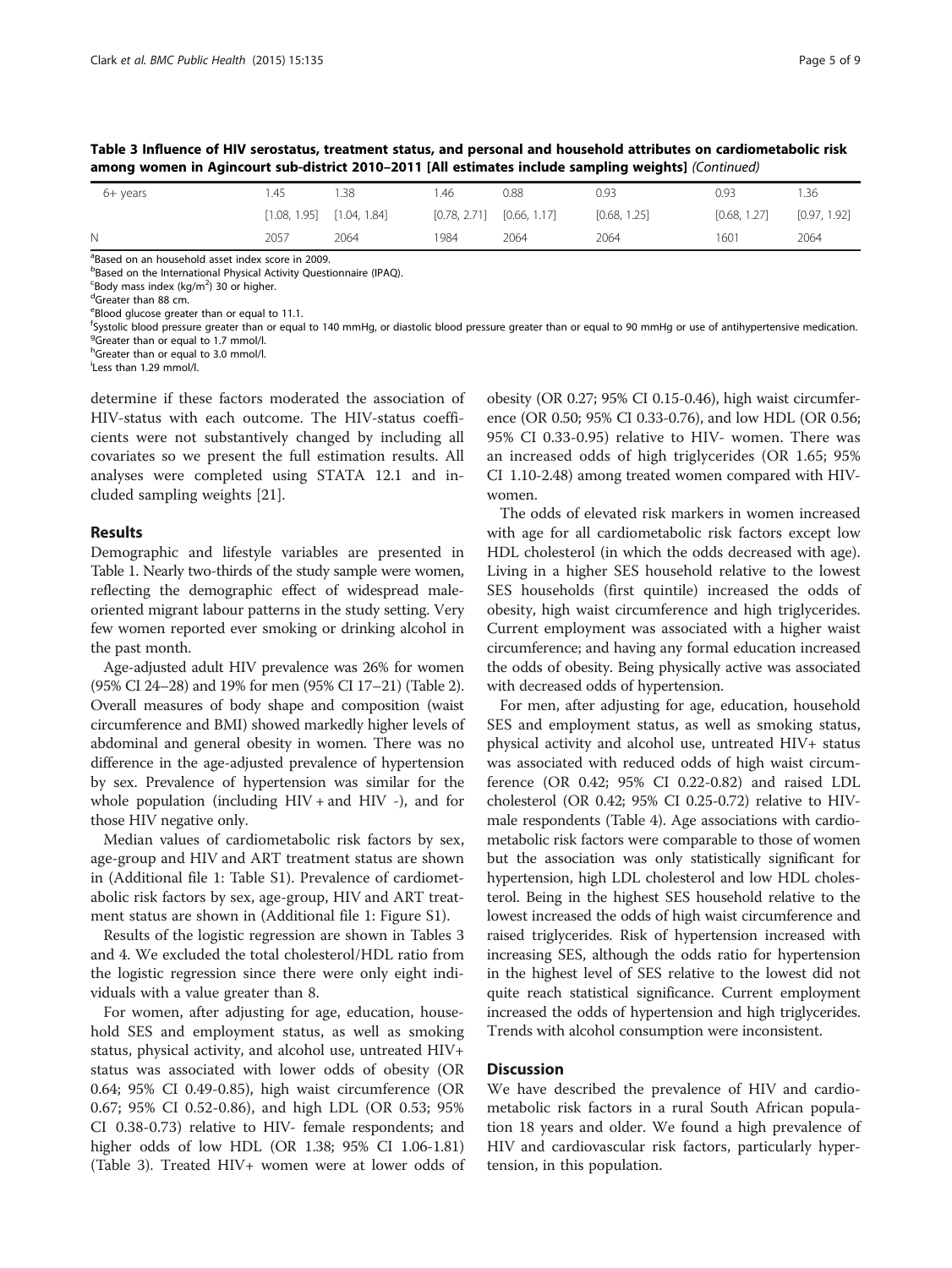|                                | Odds ratio [95% CI]  |                                          |                             |                                  |                                 |                                      |                        |
|--------------------------------|----------------------|------------------------------------------|-----------------------------|----------------------------------|---------------------------------|--------------------------------------|------------------------|
|                                | Obesity <sup>c</sup> | High waist<br>circumference <sup>d</sup> | <b>Diabetes<sup>e</sup></b> | <b>Hypertension</b> <sup>f</sup> | High triglycerides <sup>9</sup> | High LDL<br>cholesterol <sup>h</sup> | Low HDL<br>cholesterol |
| HIV status                     |                      |                                          |                             |                                  |                                 |                                      |                        |
| HIV-                           |                      |                                          |                             |                                  |                                 |                                      |                        |
| HIV+, no treatment             | 0.78                 | 0.42                                     | 1.13                        | 0.76                             | 0.81                            | 0.42                                 | 1.15                   |
|                                | [0.44, 1.40]         | [0.22, 0.82]                             | [0.46, 2.75]                | [0.52, 1.11]                     | [0.55, 1.18]                    | [0.25, 0.72]                         | [0.66, 2.01]           |
| HIV+, on treatment             | Omitted              | <b>Omitted</b>                           | 1                           | 1.23                             | 1.4                             | 0.57                                 | 0.45                   |
|                                |                      |                                          | [0.20, 5.11]                | [0.70, 2.17]                     | [0.79, 2.50]                    | [0.27, 1.18]                         | [0.13, 1.56]           |
| Age groups                     |                      |                                          |                             |                                  |                                 |                                      |                        |
| 18-29                          | 0.22                 | 0.15                                     | <b>Omitted</b>              | 0.48                             | 0.37                            | 0.31                                 | 1.74                   |
|                                | [0.10, 0.50]         | [0.06, 0.39]                             |                             | [0.33, 0.68]                     | [0.25, 0.54]                    | [0.18, 0.53]                         | [1.07, 2.83]           |
| 30-49                          |                      |                                          |                             |                                  |                                 |                                      |                        |
| $50+$                          | 0.96                 | 1.59                                     | 4.15                        | 2.59                             | 1.21                            | 2.04                                 | 0.3                    |
|                                | [0.49, 1.90]         | [0.88, 2.86]                             | [1.82, 9.50]                | [1.79, 3.76]                     | [0.80, 1.83]                    | [1.27, 3.29]                         | [0.13, 0.71]           |
| SES tertiles <sup>a</sup>      |                      |                                          |                             |                                  |                                 |                                      |                        |
| 1st (lowest)                   |                      |                                          |                             |                                  |                                 |                                      |                        |
| 2nd                            | 1.06                 | 1.31                                     | 1.34                        | 1.57                             | 1.06                            | 0.86                                 | 1.22                   |
|                                | [0.43, 2.61]         | [0.59, 2.90]                             | [0.51, 3.51]                | [1.06, 2.33]                     | [0.69, 1.63]                    | [0.50, 1.47]                         | [0.70, 2.11]           |
| 3rd (highest)                  | 2.13                 | 2.98                                     | 2.29                        | 1.44                             | 1.83                            | 0.78                                 | 1.02                   |
|                                | [0.97, 4.68]         | [1.48, 6.00]                             | [0.93, 5.62]                | [0.98, 2.11]                     | [1.20, 2.79]                    | [0.46, 1.32]                         | [0.57, 1.82]           |
| Currently employed             | 1.34                 | 1.18                                     | 0.84                        | 1.47                             | 1.72                            | 1.14                                 | 0.8                    |
|                                | [0.87, 2.07]         | [0.75, 1.87]                             | [0.41, 1.73]                | [1.04, 2.09]                     | [1.21, 2.43]                    | [0.76, 1.70]                         | [0.48, 1.32]           |
| Ever smoked                    | 0.7                  | 0.88                                     | 1.28                        | 0.84                             | 0.76                            | 0.97                                 | 1.12                   |
|                                | [0.29, 1.66]         | [0.39, 2.00]                             | [0.59, 2.80]                | [0.60, 1.17]                     | [0.55, 1.06]                    | [0.58, 1.63]                         | [0.63, 1.99]           |
| Physical activity <sup>b</sup> |                      |                                          |                             |                                  |                                 |                                      |                        |
| Low                            |                      |                                          |                             |                                  |                                 |                                      |                        |
| Moderate                       | 1.91                 | 1.59                                     | 0.85                        | 0.84                             | 1.01                            | 0.76                                 | 1.06                   |
|                                | [1.12, 3.28]         | [0.94, 2.69]                             | [0.40, 1.82]                | [0.59, 1.18]                     | [0.69, 1.48]                    | [0.49, 1.18]                         | [0.64, 1.75]           |
| High                           | 0.42                 | 0.45                                     | 2.8                         | 1.02                             | 1.6                             | 0.61                                 | 0.89                   |
|                                | [0.17, 1.02]         | [0.12, 1.63]                             | [0.94, 8.36]                | [0.62, 1.67]                     | [0.93, 2.74]                    | [0.26, 1.44]                         | [0.46, 1.71]           |
| Alcohol frequency, past month  |                      |                                          |                             |                                  |                                 |                                      |                        |
| Not in past 30 days            |                      |                                          |                             |                                  |                                 |                                      |                        |
| $1 - 3$ days/month             | 0.8                  | 0.99                                     | 0.54                        | 1.97                             | 1.07                            | 0.44                                 | 0.99                   |
|                                | [0.33, 1.95]         | [0.41, 2.40]                             | [0.19, 1.57]                | [1.29, 3.00]                     | [0.67, 1.71]                    | [0.26, 0.75]                         | [0.57, 1.72]           |
| $1 - 4$ days/week              | 0.49                 | 0.38                                     | 0.6                         | 1.18                             | 2.21                            | 1.31                                 | 0.26                   |
|                                | [0.22, 1.09]         | [0.16, 0.92]                             | [0.18, 1.96]                | [0.77, 1.83]                     | [1.37, 3.55]                    | [0.66, 2.57]                         | [0.10, 0.65]           |
| 5+ days/week                   | 0.84                 | 0.42                                     | 0.22                        | 1.05                             | 1.13                            | 0.16                                 | 0.16                   |
|                                | [0.24, 2.95]         | [0.15, 1.20]                             | [0.03, 1.97]                | [0.61, 1.81]                     | [0.61, 2.08]                    | [0.06, 0.44]                         | [0.02, 1.22]           |
| Formal education               |                      |                                          |                             |                                  |                                 |                                      |                        |
| None                           |                      |                                          |                             | $\equiv$                         |                                 |                                      |                        |
| $1 - 5$ years                  | 2.31                 | 1.66                                     | 0.62                        | 0.81                             | 1.04                            | 1.34                                 | 0.47                   |
|                                | [0.91, 5.87]         | [0.85, 3.24]                             | [0.22, 1.70]                | [0.51, 1.29]                     | [0.60, 1.80]                    | [0.77, 2.33]                         | [0.16, 1.38]           |

# <span id="page-5-0"></span>Table 4 Influence of HIV serostatus, treatment status, and personal and household attributes on cardiometabolic risk among men in Agincourt sub-district 2010–2011 [All estimates include sampling weights]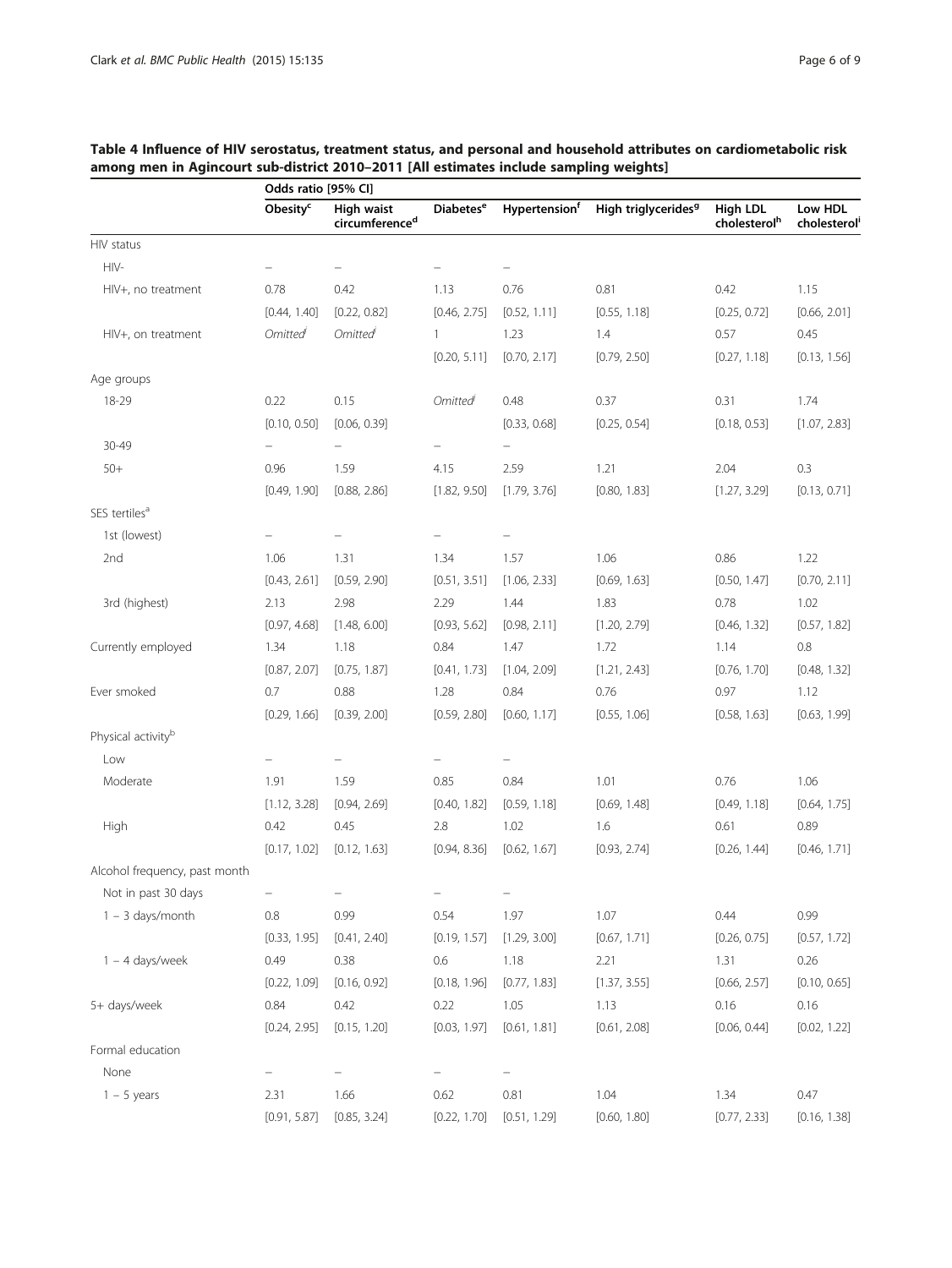6+ years 1.37 1.54 1.47 0.76 1.29 1.48 0.37  $[0.60, 3.11]$   $[0.80, 2.98]$   $[0.65, 3.35]$   $[0.49, 1.17]$   $[0.79, 2.11]$   $[0.82, 2.65]$   $[0.13, 1.01]$ 

N 1293 1300 940 1369 1369 1031 1369

|                                                                                                    | Table 4 Influence of HIV serostatus, treatment status, and personal and household attributes on cardiometabolic risk |
|----------------------------------------------------------------------------------------------------|----------------------------------------------------------------------------------------------------------------------|
| among men in Agincourt sub-district 2010-2011 [All estimates include sampling weights] (Continued) |                                                                                                                      |

<sup>a</sup>Based on an household asset index score in 2009.

**Based on the International Physical Activity Questionnaire (IPAQ).** 

 $\frac{1}{2}$ Body mass index (kg/m<sup>2</sup>) 30 or higher.

<sup>d</sup>Greater than 102 cm.

eBlood glucose greater than or equal to 11.1.

fsystolic blood pressure greater than or equal to 140 mmHg, or diastolic blood pressure greater than or equal to 90 mmHg or use of antihypertensive medication.<br><sup>g</sup>creater than or equal to 1.7 mmol/l <sup>9</sup>Greater than or equal to 1.7 mmol/l.

<sup>h</sup>Greater than or equal to 3.0 mmol/l.

i Less than 1.04 mmol/l.

<sup>j</sup>Category omitted due to small sample size.

A strength of the study is that the sample was drawn from a well-established health and demographic surveillance system with clear field and data entry procedures to ensure the quality of information [\[14,22](#page-7-0)]. We were thus able to include socio-demographic variables for participants and could calculate age-standardised prevalence estimates.

We assessed ART use by self-report which was likely underestimated since there remains considerable stigma associated with HIV [[23](#page-7-0),[24](#page-7-0)]. Moreover, we acknowledge that some forms of ART used by our respondents may affect their lipid levels and insulin resistance [\[25,26](#page-8-0)], and we cannot isolate this possible effect. We were not able to measure fasting glucose because of the distances between households and road conditions, which meant that early morning visits to participants were not practical. Also resulting from logistical considerations, metabolic risk factors were measured using point of care instruments instead of laboratory analysis. We used internationally recognized cut-offs for all cardiometabolic risk factors but it is possible that using different cut-offs results may have varied.

The WHO-SAGE study of older people conducted in 2006 and covering six countries in Asia, Africa and Latin America found that South Africa had the highest recorded levels of hypertension (78%) [[27](#page-8-0)]. This was higher than findings from a similar study in the Agincourt sub-district where the prevalence of hypertension in the population 50 years and above was 57% [\[16\]](#page-7-0). In the present study, which includes all age groups from 18 years, the age-standardised prevalence was 39% in women and 37% in men. It is clear that South Africa is facing an epidemic of hypertension.

A recent systematic review considered the association of HIV and ART with cardiometabolic risk factors in sub-Saharan Africa [\[28\]](#page-8-0). Using data from 52 studies, which reported on nearly 30,000 individuals, the review found that untreated HIV was associated with lower BMI and HDL and raised triglycerides. These findings were confirmed in this study for women. The review also

reported lower systolic and diastolic blood pressure in people with HIV but we did not find any significantly different risk in recorded hypertension. Our results and the results of the review highlight the importance of establishing the relationship between HIV status, use of ART and cardiometabolic diseases. In the region with the largest number of people infected with HIV and an increasing number of people suffering from cardiovascular diseases, establishing the association between them is an urgent priority.

The findings on cardiovascular risk factors in people taking ART could not be established in our study as we were limited to self-reported ART use. Our finding of lower BMI in those on ART may be explained by the fact that when data were collected, national policy was that ART should be initiated only when the CD4 count was below 200 cells/mm<sup>3</sup> [\[29\]](#page-8-0) – meaning that these people were already very sick when treatment was initiated.

#### Conclusions

Sub-Saharan Africa is facing parallel and interacting epidemics of HIV and cardiometabolic disease risk that are fuelled by complex health and social transitions. Our results indicate both a high prevalence of HIV and of hypertension in a poor, rural South African population. Although we did not find any interaction between these two conditions, it is inevitable that some people will be affected by both and our results show that around half of the adult population (56% of women and 49% of men, Table [2\)](#page-2-0) are in need of long-term care for at least one of HIV, hypertension or diabetes. This carries serious implications for the South African health system and strengthens our prior argument, based on comprehensive causeof-death trends, that delivery of functionally integrated chronic care will be critical to meeting health needs at the primary care level [[7\]](#page-7-0).

We have also confirmed the results of an earlier systematic review, that the presence of HIV has an adverse effect on HDL cholesterol and triglycerides, suggesting that people living with HIV may be at increased risk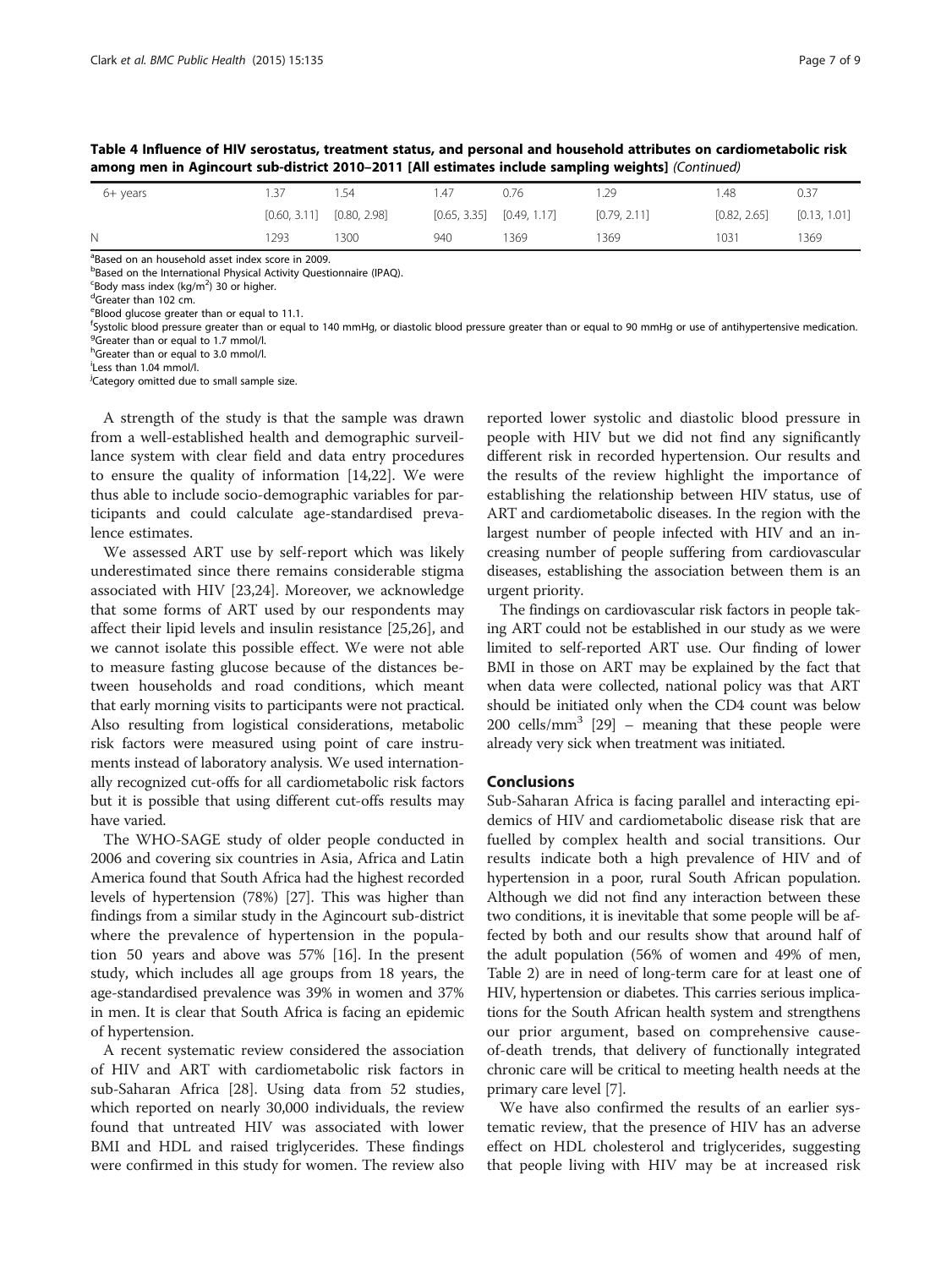<span id="page-7-0"></span>of cardiovascular disease, and that there may be an acceleration of the already increasing prevalence of cardiometabolic conditions. As yet, we have only measured self-reported ART status. However, in the context of continued ART rollout, an ageing population, and increasing HIV prevalence in the older population, future monitoring of ART access and use, and the interaction with cardiometabolic risk factors is urgently needed to understand and quantify the challenges both to the health service and the wider society.

# Additional file

[Additional file 1: Table S1.](http://www.biomedcentral.com/content/supplementary/s12889-015-1467-1-s1.pdf) (median values of cardiometabolic risk factors) and Figure S1. (prevalence of cardiometabolic risk factors).

#### Competing interests

The authors declare that they have no competing interests.

#### Authors' contributions

SJC conceived the study, supervised the research, and contributed to drafting the manuscript. FGO, BH, and MT contributed to drafting the manuscript. BH completed the analyses. KK, NA, CK, JW, JM, and ST contributed to manuscript revisions. SJC, FGO, KK, NA, CK, JW, JM, and ST contributed to the design and implementation of the survey. All authors read and approved the final manuscript.

#### Acknowledgements

R24AG032112 National Institute on Aging (NIA), Partnership for Social Science AIDS Research in South Africa's Era of ART Rollout. K01 HD057246 and R01 HD054511 National Institute of Child Health and Human Development (NICHD) of the National Institutes of Health (NIH). Wellcome Trust, UK grant numbers 058893/Z/99/A, 069683/Z/02/Z, and 085477/Z/08/Z. Anglo American Chairman's Fund, University of the Witwatersrand and Medical Research Council, South Africa.

MRC/Wits Rural Public Health and Health Transitions Research Unit (Agincourt), University of the Witwatersrand. Ha Nakekela ("We Care") Field Team. Participating communities.

#### Author details

<sup>1</sup>MRC/Wits Rural Public Health and Health Transitions Research Unit, School of Public Health, Faculty of Health Sciences, University of the Witwatersrand, Johannesburg, South Africa. <sup>2</sup>Institute of Behavioral Science, University of Colorado Boulder, Boulder, USA. <sup>3</sup>School of Public Health, Faculty of Health Sciences, University of the Witwatersrand, Johannesburg, South Africa. <sup>4</sup>Julius Global Health, Julius Center for Health Sciences and Primary Care, University Medical Center Utrecht, Utrecht University, Utrecht, Netherlands. <sup>5</sup>Centre for Global Health Research, Umeå University, Umeå, Sweden. <sup>6</sup>INDEPTH Network, Accra, Ghana. <sup>7</sup>Department of Sociology, University of Washington, Seattle, USA. <sup>8</sup>Division of Health Sciences, University of Warwick Medical School, Coventry, UK. <sup>9</sup>Australian Demographic and Social Research Institute, Australian National University, Canberra, Australia. <sup>10</sup>Department of Sociology and Center on Health, Risk, and Society, American University, Washington, DC, USA.

#### Received: 13 October 2014 Accepted: 26 January 2015 Published online: 12 February 2015

#### References

- 1. Ndirangu J, Bland R, Barnighausen T, Newell ML. Validating child vaccination status in a demographic surveillance system using data from a clinical cohort study: evidence from rural South Africa. BMC Public Health. 2011;11:372.
- 2. Barnighausen T, Welz T, Hosegood V, Batzing-Feigenbaum J, Tanser F, Herbst K, et al. Hiding in the shadows of the HIV epidemic: obesity and

hypertension in a rural population with very high HIV prevalence in South Africa. J Hum Hypertens. 2008;22(3):236–9.

- 3. Steyn K, Bradshaw D, Norman R, Laubscher R. Determinants and treatment of hypertension in South Africans: the first Demographic and Health Survey. S Afr Med J. 2008;98(5):376–80.
- 4. Norman R, Gaziano T, Laubscher R, Steyn K, Bradshaw D. Estimating the burden of disease attributable to high blood pressure in South Africa in 2000. S Afr Med J. 2007;97(8 Pt 2):692–8.
- 5. Hontelez JA, de Vlas SJ, Baltussen R, Newell ML, Bakker R, Tanser F, et al. The impact of antiretroviral treatment on the age composition of the HIV epidemic in sub-Saharan Africa. AIDS. 2012;26 Suppl 1:S19–30.
- 6. Alberts M, Urdal P, Steyn K, Stensvold I, Tverdal A, Nel JH, et al. Prevalence of cardiovascular diseases and associated risk factors in a rural black population of South Africa. Eur J Cardiovasc Prev Rehabil. 2005;12(4):347–54.
- 7. Tollman SM, Kahn K, Sartorius B, Collinson MA, Clark SJ, Garenne ML. Implications of mortality transition for primary health care in rural South Africa: a population-based surveillance study. Lancet. 2008;372(9642):893–901.
- 8. Mayosi BM, Flisher AJ, Lalloo UG, Sitas F, Tollman SM, Bradshaw D. The burden of non-communicable diseases in South Africa. Lancet. 2009;374(9693):934–47.
- 9. Mayosi BM, Lawn JE, van Niekerk A, Bradshaw D, Abdool Karim SS, Coovadia HM. Health in South Africa: changes and challenges since 2009. Lancet. 2012;380(9858):2029–43.
- 10. Levitt NS, Steyn K, Dave J, Bradshaw D. Chronic noncommunicable diseases and HIV-AIDS on a collision course : relevance for health care delivery, particularly in low-resource settings — insights from South Africa. S Afr Med J. 2011;94:1690–6.
- 11. Lloyd-Sherlock P, Ebrahim S, Grosskurth H. Is hypertension the new HIV epidemic? Int J Epidemiol. 2014;43(1):8–10.
- 12. Nyirenda M, Zaba B, Barnighausen T, Hosegood V, Newell ML. Adjusting HIV prevalence for survey non-response using mortality rates: an application of the method using surveillance data from Rural South Africa. PLoS One. 2010;5(8):e12370.
- 13. Clark SJ, Collinson MA, Kahn K, Drullinger K, Tollman SM. Returning home to die: circular labour migration and mortality in South Africa. Scand J Public Health Suppl. 2007;69:35–44.
- 14. Kahn K, Collinson MA, Gomez-Olive FX, Mokoena O, Twine R, Mee P, et al. Profile: Agincourt health and socio-demographic surveillance system. Int J Epidemiol. 2012;41(4):988–1001.
- 15. Gomez-Olive FX, Angotti N, Houle B, Klipstein-Grobusch K, Kabudula C, Menken J, et al. Prevalence of HIV among those 15 and older in rural South Africa. AIDS Care. 2013;25(9):1122–8.
- 16. Gomez-Olive FX, Thorogood M, Clark B, Kahn K, Tollman S. Self-reported health and health care use in an ageing population in the Agincourt sub-district of rural South Africa. Glob Health Action. 2013;6:19305.
- 17. Collinson MA, Clark SJ, Gerritsen AAM, PByass KK, Tollman SM. The Dynamics of Poverty and Migration in a Rural South African Community, 2001–2005. In: Working Paper no 92 Center for Statistics and the Social Sciences University of Washington. 2009. p. 1–38.
- 18. US. Department of Health and Human Services. Prevention, Detection, Evaluation and Treatment of High Blood Pressure. Seventh Report of the Join National Committee. 2004. NIH Publication No. 04–5230.
- 19. World Health Organization. Prevention of cardiovascular disease : pocket guidelines for assessment and management of cardiovascular risk: (WHO/ISH cardiovascular risk prediction charts for the African Region). Geneva: ISBN 978 92 4 154726 0; 2007.
- 20. Guidelines for the data processing and analysis of the International Physical Activity Questionnaire. [\[http://www.ipaq.ki.se/ipaq.htm\]](http://www.ipaq.ki.se/ipaq.htm)
- 21. StataCorp. Stata Statistical Software, vol. 12. College Station, TX: StataCorp LP: 2011.
- 22. Kahn K, Tollman SM, Collinson MA, Clark SJ, Twine R, Clark BD, et al. Research into health, population and social transitions in rural South Africa: data and methods of the Agincourt Health and Demographic Surveillance System. Scand J Public Health Suppl. 2007;69:8–20.
- 23. Bogart LM, Chetty S, Giddy J, Sypek A, Sticklor L, Walensky RP, et al. Barriers to care among people living with HIV in South Africa: contrasts between patient and healthcare provider perspectives. AIDS Care. 2013;25(7):843–53.
- 24. Dos Santos MM, Kruger P, Mellors SE, Wolvaardt G, van der Ryst E. An exploratory survey measuring stigma and discrimination experienced by people living with HIV/AIDS in South Africa: the People Living with HIV Stigma Index. BMC Public Health. 2014;14:80.